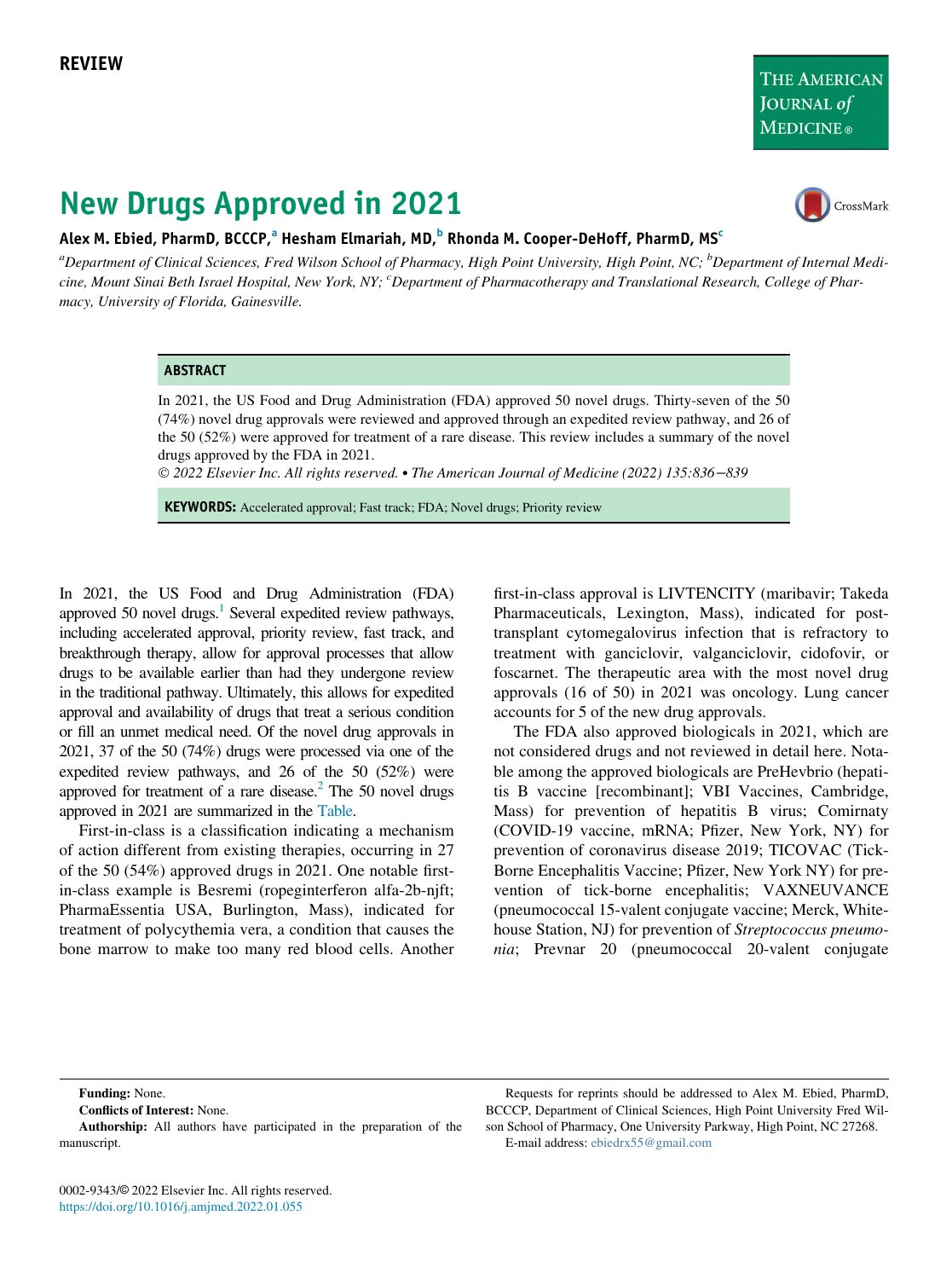vaccine; Pfizer, New York, NY) for prevention of Streptococcus pneumonia; ABECMA (idecabtagene vicleucel; Bristol-Myers Squibb, Summit, NJ) for treatment of relapsed or refractory multiple myeloma; and Breyanzi (lisocabtagene maraleucel; Bristol-Myers Squibb, Summit, NJ) for treatment of relapsed or refractory large B-cell lymphoma.

Moreover, the FDA approved 4 biosimilar drugs. Among these are Semglee (insulin glargine-yfgn; Mylan, Morgantown, WV), Rezvoglar (insulin glargine-aglr; Ely Lilly, Indianapolis, Ind), Byooviz (ranibizumab-nuna, Biogen, Cambridge, Mass), and Yusimry (adalimumabaqvh; Coherus BioSciences, Redwood City, Calif).

In 2017, the FDA announced the Drug Competition Action Plan to address the high drug costs through market competition of generic drugs. The 3 objectives were to improve the efficiency of the generic drug development, review, and approval process, maximize

# CLINICAL SIGNIFICANCE

- This summary of novel drugs approved by the US Food and Drug Administration in 2021 provides clinicians with pertinent prescribing information for each new drug.
- Clinicians will find this information useful when discussing these new drugs with their patients, who may request them as part of their care.
- This information may be useful as clinicians work with hospitals and other health care organizations that are considering addition of these drugs to their prescribing formularies.

scientific and regulatory clarity, and close loopholes for brand-name drug companies that delay generic competition.<sup>3</sup> The Competitive Generic Therapy (CGT) designation qualifies a generic drug to receive an expedited development and review of its application.<sup>4</sup> Additionally, generic drug applications that receive a CGT designation may be

eligible for a 180-day period of marketing exclusivity if it is the first approved product for that CGT and the product must be commercially marketed within 75 calendar days after the date of approval or the exclusivity will be forfeited. $4$  This marketing exclusivity blocks approval of competitive abbreviated new drug applications, but only begins when the first CGT product is marketed. This provides an incentive to market the CGT quickly after it is first approved. Of the 80 firsttime generic drug approvals in 2021, 51 received the CGT designation.<sup>5,[6](#page-3-5)</sup> Since the program's inception, 119 generic drugs received the CGT designation.

#### Table Summary of 50 Novel Drugs Approved in 2021

<span id="page-1-0"></span>

| Brand (Generic)                        | Indication                                                                                                               | <b>Clinical Pearls</b>                                                           | Package Insert                                                                            |
|----------------------------------------|--------------------------------------------------------------------------------------------------------------------------|----------------------------------------------------------------------------------|-------------------------------------------------------------------------------------------|
| Cardiology                             |                                                                                                                          |                                                                                  |                                                                                           |
| Verguvo (vericiquat)                   | To reduce cardiovascular death and heart<br>failure hospitalization in adults with<br>symptomatic chronic HF and EF <45% | Contraindicated in pregnancy                                                     | https://www.accessdata.fda.gov/drugsatfda<br>docs/label/2021/214377s000lbl.pdf            |
| Dermatology                            |                                                                                                                          |                                                                                  |                                                                                           |
| Adbry (tralokinumab-ldrm)              | Atopic dermatitis                                                                                                        | Monitor for hypersensitivity reactions or<br>conjunctivitis                      | https://www.leo-pharma.us/Files/Billeder/<br>US%20Website%20Product%20PIs/<br>AdbryPI.pdf |
| Bylvay (odevixibat)                    | Pruritus                                                                                                                 | May increase the risk hepatotoxicity                                             | https://www.accessdata.fda.gov/drugsatfda<br>docs/label/2021/215498s000lbl.pdf            |
| Korsuva (difelikefalin)                | Pruritus with chronic kidney disease<br>undergoing hemodialysis                                                          | May cause somnolence                                                             | https://www.accessdata.fda.gov/drugsatfda_<br>docs/label/2021/214916s000lbl.pdf           |
| Livmarli (maralixibat)                 | Cholestatic pruritus associated with Ala-<br>gille syndrome                                                              | May increase the risk of hepatotoxicity or<br>gastrointestinal adverse reactions | https://www.accessdata.fda.gov/drugsatfda_<br>docs/label/2021/214662s000lbl.pdf           |
| Endocrine                              |                                                                                                                          |                                                                                  |                                                                                           |
| Kerendia (finerenone)                  | Reduction of kidney and heart complica-<br>tion in chronic kidney disease associ-<br>ated with type 2 diabetes           | Check for drug-drug interactions                                                 | https://www.accessdata.fda.gov/drugsatfda_<br>docs/label/2021/215341s000lbl.pdf           |
| Skytrofa (lonapegsomatropin-tcgd)      | Short stature due to inadequate endoge-<br>nous growth hormone                                                           | Monitor for hypersensitivity reactions or<br>intracranial hypertension           | https://www.accessdata.fda.gov/drugsatfda_<br>docs/label/2021/7611770rig1s000lbl.pdf      |
| Voxzogo (vosoritide)                   | Achondroplasia                                                                                                           | Not recommended in renal impairment                                              | https://www.accessdata.fda.gov/drugsatfda<br>docs/label/2021/214938s000lbl.pdf            |
| Zegalogue (dasiglucagon)               | Severe hypoglycemia                                                                                                      | Check for drug-drug interactions                                                 | https://www.accessdata.fda.gov/drugsatfda<br>docs/label/2021/214231s000lbl.pdf            |
| Genetic                                |                                                                                                                          |                                                                                  |                                                                                           |
| Amondys 45 (casimersen)                | Duchenne muscular dystrophy                                                                                              | May cause nephrotoxicity                                                         | https://www.accessdata.fda.gov/drugsatfda_<br>docs/label/2021/213026lbl.pdf               |
| Evkeeza (evinacumab-dqnb)              | Homozyqous familial<br>hypercholesterolemia                                                                              | May cause hypersensitivity reactions                                             | https://www.accessdata.fda.gov/drugsatfda_<br>docs/label/2021/761181s000lbl.pdf           |
| Legvio (inclisiran)                    | Heterozygous familial hypercholesterol-<br>emia or clinical atherosclerotic cardio-<br>vascular disease                  | The effect on cardiovascular morbidity<br>and mortality has not been determined  | https://www.accessdata.fda.gov/drugsatfda<br>docs/label/2021/214012lbl.pdf                |
| Nexviazyme (avalglucosidase alfa-ngpt) | Late-onset Pompe disease                                                                                                 | Risk of acute cardiorespiratory failure                                          | https://www.accessdata.fda.gov/drugsatfda_<br>docs/label/2021/761194s000lbl.pdf           |
| Nulibry (fosdenopterin)                | Molybdenum cofactor deficiency type A                                                                                    | May cause photosensitivity                                                       | https://www.accessdata.fda.gov/drugsatfda_<br>docs/label/2021/214018s000lbl.pdf           |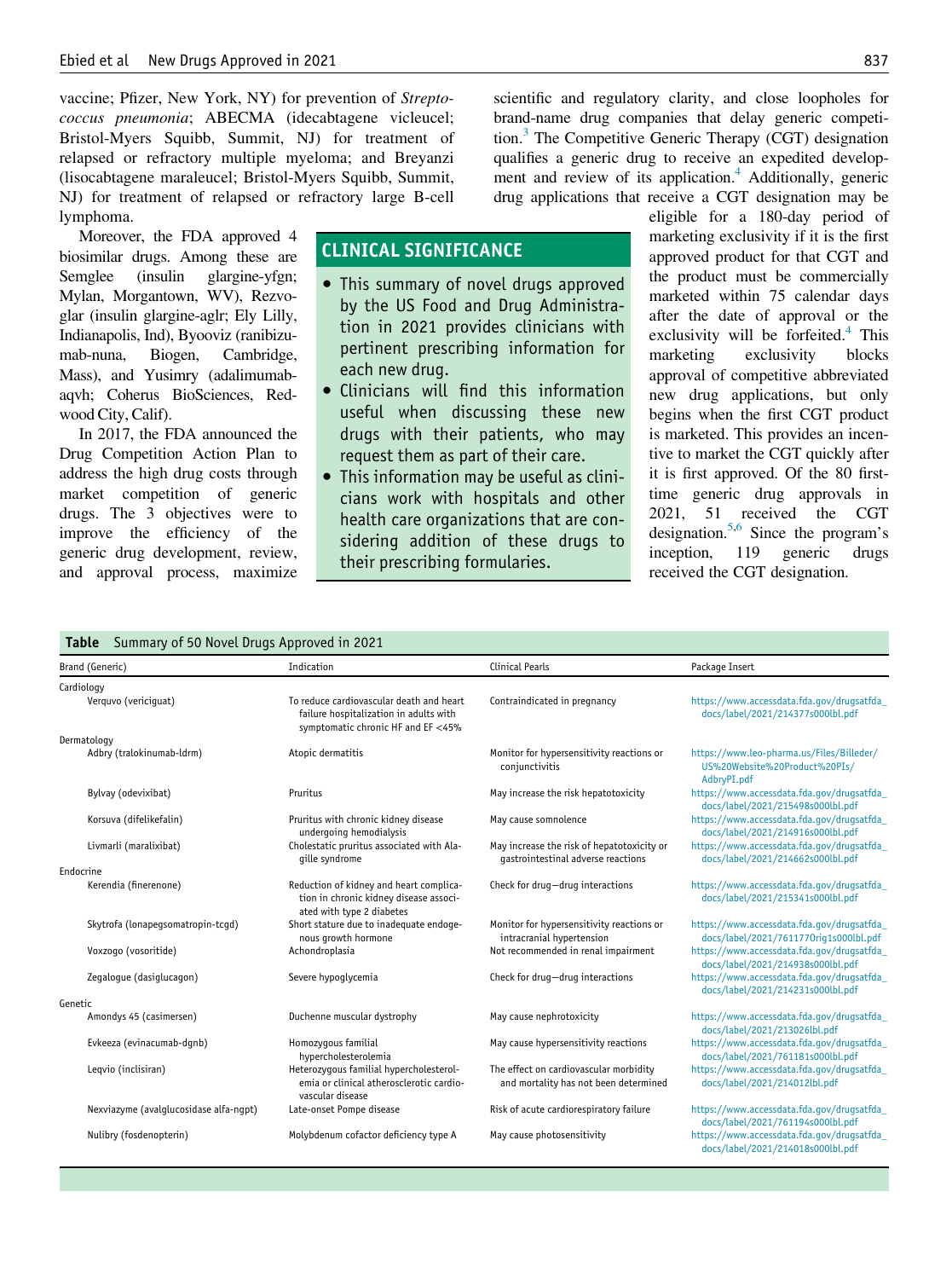|          | Table (Continued)                                                        |                                                                                  |                                                                                                    |                                                                                             |  |  |
|----------|--------------------------------------------------------------------------|----------------------------------------------------------------------------------|----------------------------------------------------------------------------------------------------|---------------------------------------------------------------------------------------------|--|--|
|          | Brand (Generic)                                                          | Indication                                                                       | <b>Clinical Pearls</b>                                                                             | Package Insert                                                                              |  |  |
|          | Welireg (belzutifan)                                                     | von Hippel-Lindau disease                                                        | May cause anemia or hypoxia                                                                        | https://www.accessdata.fda.gov/drugsatfda_<br>docs/label/2021/215383s000lbl.pdf             |  |  |
|          | Hematology<br>Besremi (ropeginterferon alfa-2b-njft)                     | Polycythemia vera                                                                | Check for drug-drug interactions                                                                   | https://www.accessdata.fda.gov/drugsatfda_<br>docs/label/2021/761166s000lbl.pdf             |  |  |
|          | Empaveli (pegcetacoplan)                                                 | Paroxysmal nocturnal hemoglobinuria                                              | Available only through a restricted pro-<br>gram called Empaveli Risk Evaluation                   | https://www.accessdata.fda.gov/drugsatfda_<br>docs/label/2021/215014s000lbl.pdf             |  |  |
|          | Rezurock (belumosudil)                                                   | Chronic graft-versus-host disease                                                | and Mitigation Strategy<br>Check for drug-drug interactions                                        | https://www.accessdata.fda.gov/drugsatfda_<br>docs/label/2021/214783s000lbl.pdf             |  |  |
|          | Infectious diseases<br>Brexafemme (ibrexafungerp)                        | Vulvovaginal candidiasis                                                         | Contraindicated in pregnancy                                                                       | https://www.accessdata.fda.gov/drugsatfda_<br>docs/label/2021/214900s000lbl.pdf             |  |  |
|          | Cabenuva (cabotegravir and rilpivirine)                                  | HIV                                                                              | Monitor for allergic and post-injection<br>reactions, increase in liver enzymes,<br>and depression | https://www.accessdata.fda.gov/drugsatfda_<br>docs/label/2021/212888s000lbl.pdf             |  |  |
|          | Fexinidazole (fexinidazole)                                              | Trypanosomiasis                                                                  | May cause hepatotoxicity, neuropsychi-<br>atric adverse reactions, or QT<br>prolongation           | https://www.accessdata.fda.gov/drugsatfda_<br>docs/label/2021/214429s000lbl.pdf             |  |  |
|          | Livtencity (maribavir)                                                   | Cytomegalovirus                                                                  | Check for drug-drug interactions                                                                   | https://www.accessdata.fda.gov/drugsatfda_<br>docs/label/2021/215596lbl.pdf                 |  |  |
|          | Neurology<br>Aduhelm (aducanumab-avwa)                                   | Alzheimer disease                                                                | May cause hypersensitivity reactions                                                               | https://www.accessdata.fda.gov/drugsatfda_<br>docs/label/2021/761178s000lbl.pdf             |  |  |
|          | Ponvory (ponesimod)                                                      | Relapsing forms of multiple sclerosis                                            | May increase the risk of infections, bra-<br>dyarrhythmias/AV conduction delays                    | https://www.accessdata.fda.gov/drugsatfda_<br>docs/label/2021/213498s000lbl.pdf             |  |  |
|          | Qulipta (atogepant)                                                      | Prevent episodic migraines                                                       | or macular edema<br>Check for drug-drug interactions                                               | https://www.accessdata.fda.gov/drugsatfda_<br>docs/label/2021/2152060rig1s000lbl.pdf        |  |  |
|          | Vyvgart (efgartigimod alfa-fcab)                                         | Myasthenia gravis                                                                | Delay administration in patients with an<br>active infection                                       | https://www.accessdata.fda.gov/drugsatfda<br>docs/label/2021/761195s000lbl.pdf              |  |  |
| OB/GYN   | Nextstellis (drospirenone and estetrol)                                  | To prevent pregnancy                                                             | Decreased efficacy with body mass index<br>$\geq$ 30 kg/m <sup>2</sup>                             | https://www.accessdata.fda.gov/drugsatfda_<br>docs/label/2021/214154s000lbl.pdf             |  |  |
| Oncology | Cosela (trilacicilib)                                                    | To mitigate chemotherapy-induced mye-<br>losuppression in small cell lung cancer | Monitor for hypersensitivity reactions or<br>pneumonitis                                           | https://www.accessdata.fda.gov/drugsatfda_<br>docs/label/2021/214200s000lbl.pdf             |  |  |
|          | Cytalux (pafolacianine)                                                  | Diagnostic agent for ovarian cancer                                              | Use only 5% dextrose injection for<br>dilution                                                     | https://www.accessdata.fda.gov/drugsatfda_<br>docs/label/2020/214907s000lbl.pdf             |  |  |
|          | Exkivity (mobocertinib)                                                  | Non-small cell lung cancer                                                       | Monitor for cardiac toxicity or<br>pneumonitis                                                     | https://www.accessdata.fda.gov/drugsatfda_<br>docs/label/2021/215310s000lbl.pdf             |  |  |
|          | Fotivda (tivozanib)                                                      | Renal cell carcinoma                                                             | Monitor for signs or symptoms of cardiac<br>failure                                                | https://www.accessdata.fda.gov/drugsatfda_<br>docs/label/2021/212904s000lbl.pdf             |  |  |
|          | Jemperli (dostarlimab-gxly)                                              | Endometrial cancer                                                               | May increase risk of immune-related<br>adverse reaction in any organ system<br>or tissue           | https://www.accessdata.fda.gov/drugsatfda_<br>docs/label/2021/761174s000lbl.pdf             |  |  |
|          | Lumakras (sotorasib)                                                     | Non-small cell lung cancer                                                       | May increase the risk hepatotoxicity or<br>pneumonitis                                             | https://www.accessdata.fda.gov/drugsatfda_<br>docs/label/2021/214665s000lbl.pdf             |  |  |
|          | Pepaxto (melphalan flufenamide)                                          | Relapsed or refractory multiple myeloma                                          | Monitor for signs and symptoms of<br>myelosuppression                                              | https://www.accessdata.fda.gov/drugsatfda<br>docs/label/2021/214383s000lbl.pdf              |  |  |
|          | Pylarify (piflufolastat F 18)                                            | Diagnostic agent for men with prostate<br>cancer                                 | May increase risk for image<br>misinterpretation                                                   | https://www.accessdata.fda.gov/drugsatfda_<br>docs/label/2021/214793s000lbl.pdf             |  |  |
|          | Rybrevant (amivantamab-vmjw)                                             | Subset of non-small cell lung cancer                                             | Monitor for signs and symptoms of infu-<br>sion-related reactions                                  | https://www.accessdata.rda.gov/drugsatrda_<br>docs/label/2021/761210s000lbl.pdf             |  |  |
|          | Rylaze (asparaginase erwinia chrysan-<br>themi (recombinant)-rywn)       | Acute lymphoblastic leukemia or Lym-<br>phoblastic lymphoma                      | Monitor for hypersensitivity reactions,<br>hepatotoxicity, or pancreatitis                         | https://www.accessdata.fda.gov/drugsatfda_<br>docs/label/2021/761179s000lbledt.pdf          |  |  |
|          | Scemblix (asciminib)                                                     | Chronic myeloid leukemia                                                         | Monitor for signs and symptoms of mye-<br>losuppression and cardiac toxicity                       | https://www.accessdata.fda.gov/drugsatfda_<br>docs/label/2021/215358s0000rig1lbl.pdf        |  |  |
|          | Tepmetko (tepotinib)                                                     | Non-small cell lung cancer                                                       | May increase the risk hepatotoxicity or<br>pneumonitis                                             | https://www.accessdata.fda.gov/drugsatfda_<br>docs/label/2021/214096s000lbl.pdf             |  |  |
|          | Tivdak (tisotumab vedotin-tftv)                                          | Recurrent metastatic cervical cancer                                             | Monitor for signs and symptoms of<br>peripheral neuropathy                                         | https://www.accessdata.fda.gov/drugsatfda_<br>docs/label/2021/7612080rig1s000lbledt.<br>pdf |  |  |
|          | Truseltiq (infigratinib)                                                 | Cholangiocarcinoma                                                               | May cause retinal pigment epithelial<br>detachment                                                 | https://www.accessdata.fda.gov/drugsatfda_<br>docs/label/2021/214622s000lbl.pdf             |  |  |
|          | Ukoniq (umbralisib)                                                      | Marginal zone lymphoma and follicular<br>lymphoma                                | May increase the risk of infections, neu-<br>tropenia or hepatotoxicity                            | https://www.accessdata.fda.gov/drugsatfda<br>docs/label/2021/213176s000lbl.pdf              |  |  |
|          | Zynlonta (loncastuximab tesirine-lpyl)                                   | Certain types of relapsed or refractory<br>diffuse large B-cell lymphoma         | Monitor for signs and symptoms of mye-<br>losuppression and cutaneous reactions                    | https://www.accessdata.fda.gov/drugsatfda_<br>docs/label/2021/761196s000lbl.pdf             |  |  |
|          | Psychiatry<br>Azstarys (serdexmethylphenidate and<br>dexmethylphenidate) | ADHD                                                                             | Pretreatment screening for cardiac<br>disease                                                      | https://www.accessdata.fda.gov/drugsatfda_<br>docs/label/2021/212994s000lbl.pdf             |  |  |
|          | Lybalvi (olanzapine and samidorphan)                                     | Schizophrenia and bipolar type 1                                                 | Check for drug-drug interactions                                                                   | https://www.accessdata.fda.gov/drugsatfda_<br>docs/label/2021/213378s000lbl.pdf             |  |  |
|          | Qelbree (viloxazine)                                                     | ADHD                                                                             | May increase suicidal thoughts and<br>behavior                                                     | https://www.accessdata.fda.gov/drugsatfda_<br>docs/label/2021/211964s000lbl.pdf             |  |  |